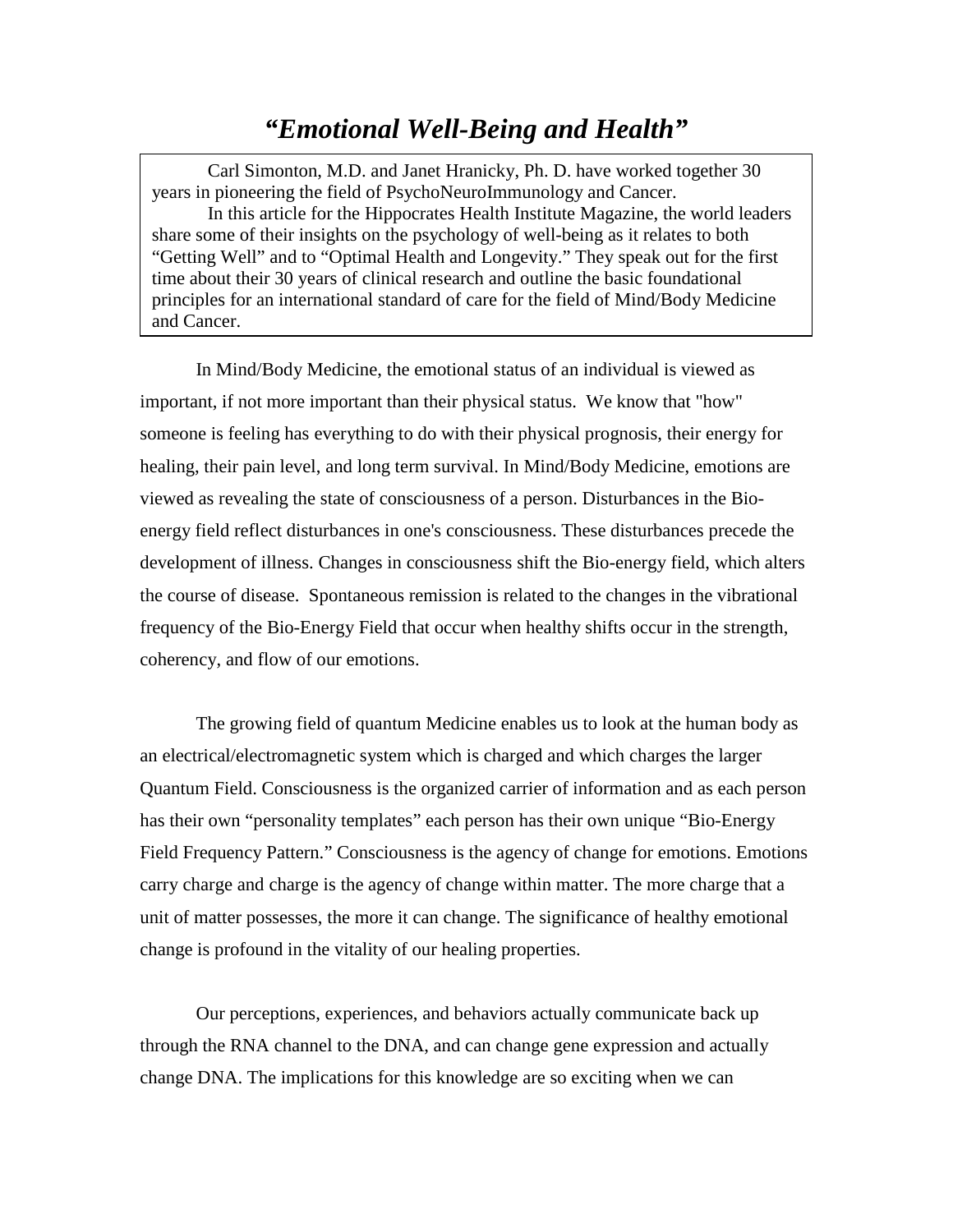appreciate how by turning on and off certain genes, we are allowed access to the library of knowledge of how to optimize health and longevity. When we begin to realize that consciousness is not a thing, but rather the process and potential of constructing reality, we can appreciate in our animate universe, which includes the very matrix of all of our cells, everything is consciousness. Consciousness is the organizing principle for all things, determining the arrangement of universal energy into matter and non-matter and the arrangement of DNA information into its various forms.

Dr. Simonton and Dr. Hranicky have developed refined systems for teaching some of the core concepts involved in accessing the power of the mind and emotions to alter the course of cancer. These concepts can be applied to any illness or to anyone wanting to optimize their health or quality of life in general.

Some of the key tenets of their Program are built on enhancing and strengthening some of the following key core attitudes that are associated to desirable outcomes, longer term survival, and general improved states of well-being. These included and are not limited to: HOPE; TRUST; and SPIRITUAL PURPOSE. Definitions of these terms are listed below:

Hope: To cherish a desire with anticipation without any necessary basis for expecting fulfillment; to expect with confidence;

Trust: Confidence or Faith in;

Spiritual Purpose: We all are here for a reason and our life has great meaning.

What we link Pleasure to and what we link Pain to in our lives, often influences the focus of our attention on a daily basis and thereby our emotional well-being on a daily basis. Love, health and longevity are natural states and byproducts of being connected to source energy: Pure, Positive, Flowing Energy. For example, goals to achieve happy loving relationships and personal success are merely byproducts of focusing our desires, which brings a state of joy where we have vibrational attraction to that which is a vibrational match to us. We can create new emotional habits and condition ourselves to feel great. The quality of our emotional life is largely determined as well in the quality of the questions we ask ourselves daily. If we ask ourselves questions that by definition will produce an undesirable or negative answer, then we will not feel as good as if we ask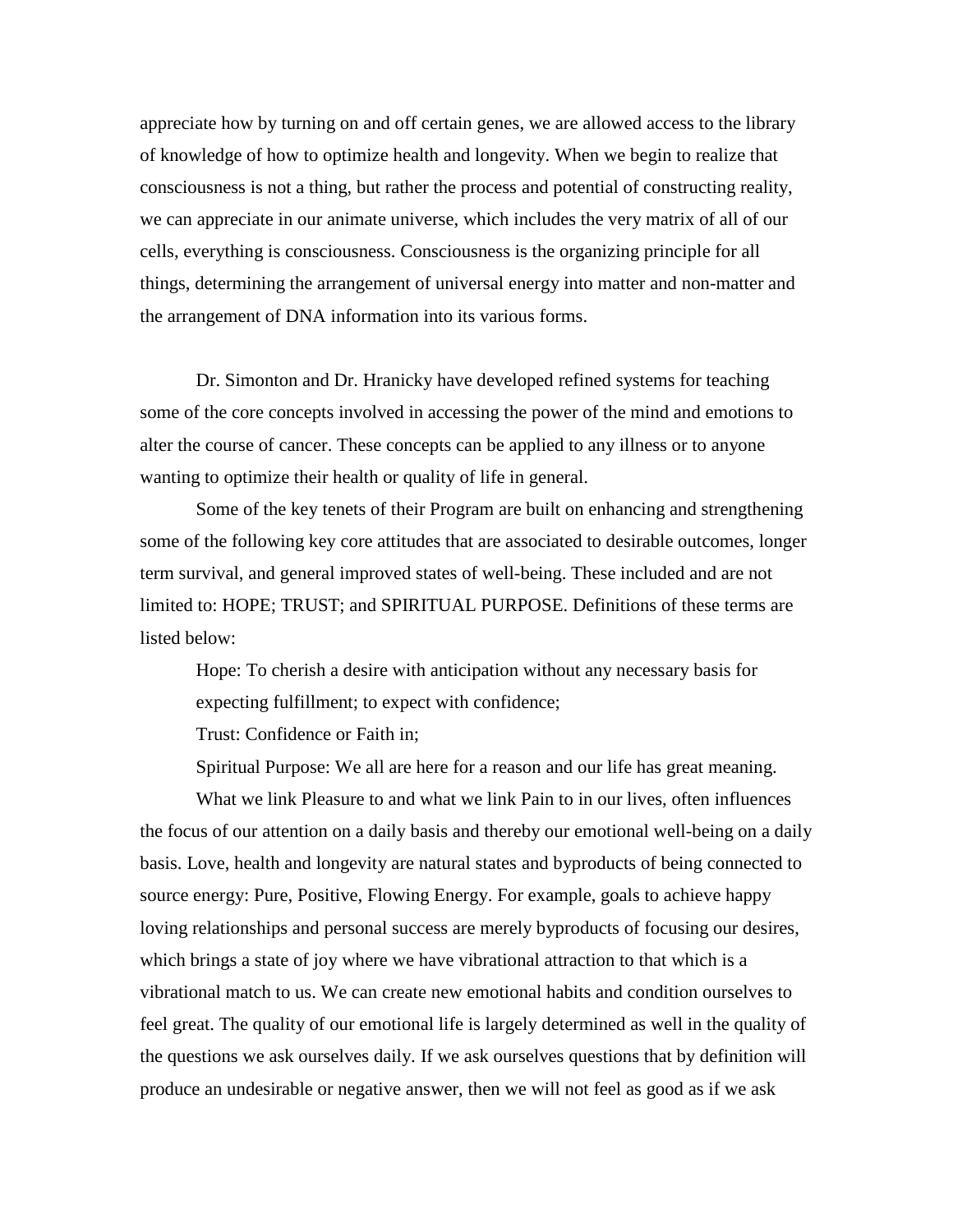ourselves questions that by definition produce more empowering answers. Knowing how to excite ourselves emotionally and then how to reinforce our desired emotional states is a key principle in knowing how to influence our relationships in desired directions and how to influence the healing systems in our bodies.

As mentioned above, the quality of our health is determined to a large degree by the quality of our communication with ourselves. How we feel and what we do is determined by the meaning we associate with the things that affect our lives. We are not upset by things, but by how we view them. Our emotions and our behaviors significantly impact our health, and this certainly includes cancer as well as other illnesses. How do I know which of my beliefs are the healthiest to keep?

## EVALUATE THEM.

To evaluate some of your beliefs, use the following criteria: Superior Beliefs:

- Empower You.
- Support your health, well-being, and longevity.
- Protect your survival.
- Test in reality (factually based).
- Give you energy.
- Engender more self-love and love for others.
- Lead to greater pleasure and less emotional pain, anger, and fear.
- Add value to others and to our planet.

How do your beliefs test out? If you are uncertain as to where to start in analyzing your beliefs, start with your most routine emotional responses that characterize you in your everyday life. For example, if you routinely feel sad, then what causes you to be sad? The answer is your conscious or unconscious belief about yourself or someone or something in your life. For example, I don't believe that I am loved just for being me. The next step would be to evaluate this belief using the suggested criteria above.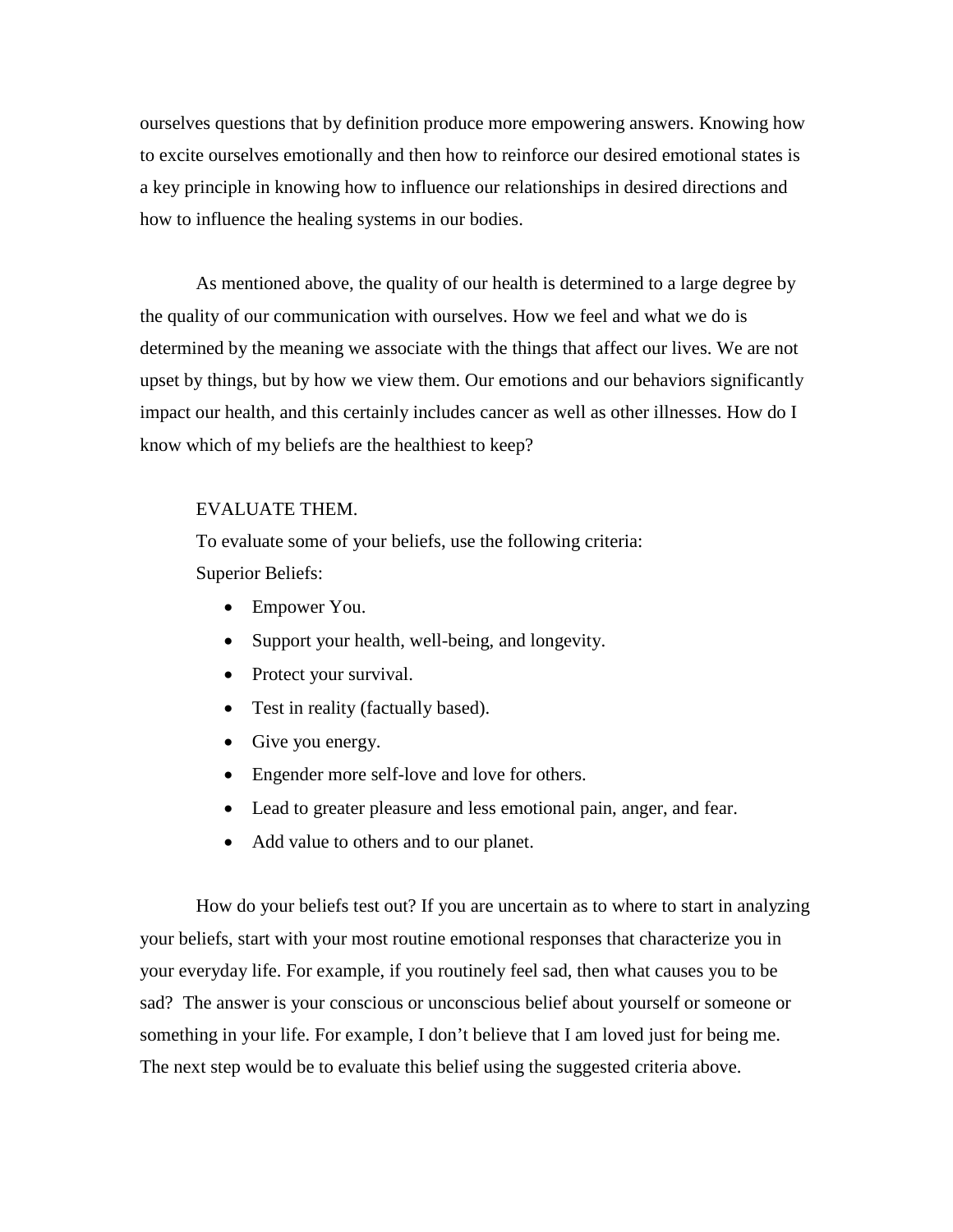An example of a belief to evaluate:

(Belief)- I don't believe that I am loved just for being me. (Emotional response) for example, "sadness." To evaluate the relative health value of this belief, ask yourself the following questions. (Remember, superior beliefs have at least six of the eight criteria listed above).

Belief Evaluation Checklist:

- Does this belief empower me?
- Does this belief support my health, well-being, and longevity?
- Does this belief protect my short-term survival and long-term survival?
- Does this belief have good reality testing?
- Does this belief energize me?
- Does this belief engender my self love or long-term survival?
- Does this belief lead to greater emotional pleasure and less emotional pain, anger, and fear?
- Does this belief contribute to the welfare of others and the planet?

A belief is a feeling of certainty about the meaning of something. The way we develop this feeling of certainty of belief is through our experiences. If you ask yourself questions that cause you to see that there are plenty of examples in your life that contradict your limiting belief, you will have much greater difficulty maintaining this limiting belief. This can help to make room for new beliefs. Often, we focus on past experiences that have been associated with pain. However, we then find ourselves recreating emotional pain in the present, and our body does not know the difference between real and imagined pain. We need to change limiting beliefs that are based on old experiences of pain- otherwise we keep creating a sense of continued distress.

Our beliefs are optional. To activate your healing system, activate healthy beliefs! Transformational vocabulary: if you eliminate some of the negative words in your vocabulary, you will begin to eliminate some of the unhealthy beliefs often associated to negative and painful emotional experiences. Change the way you view your personal history. Give better meanings to your past, and you will give different and more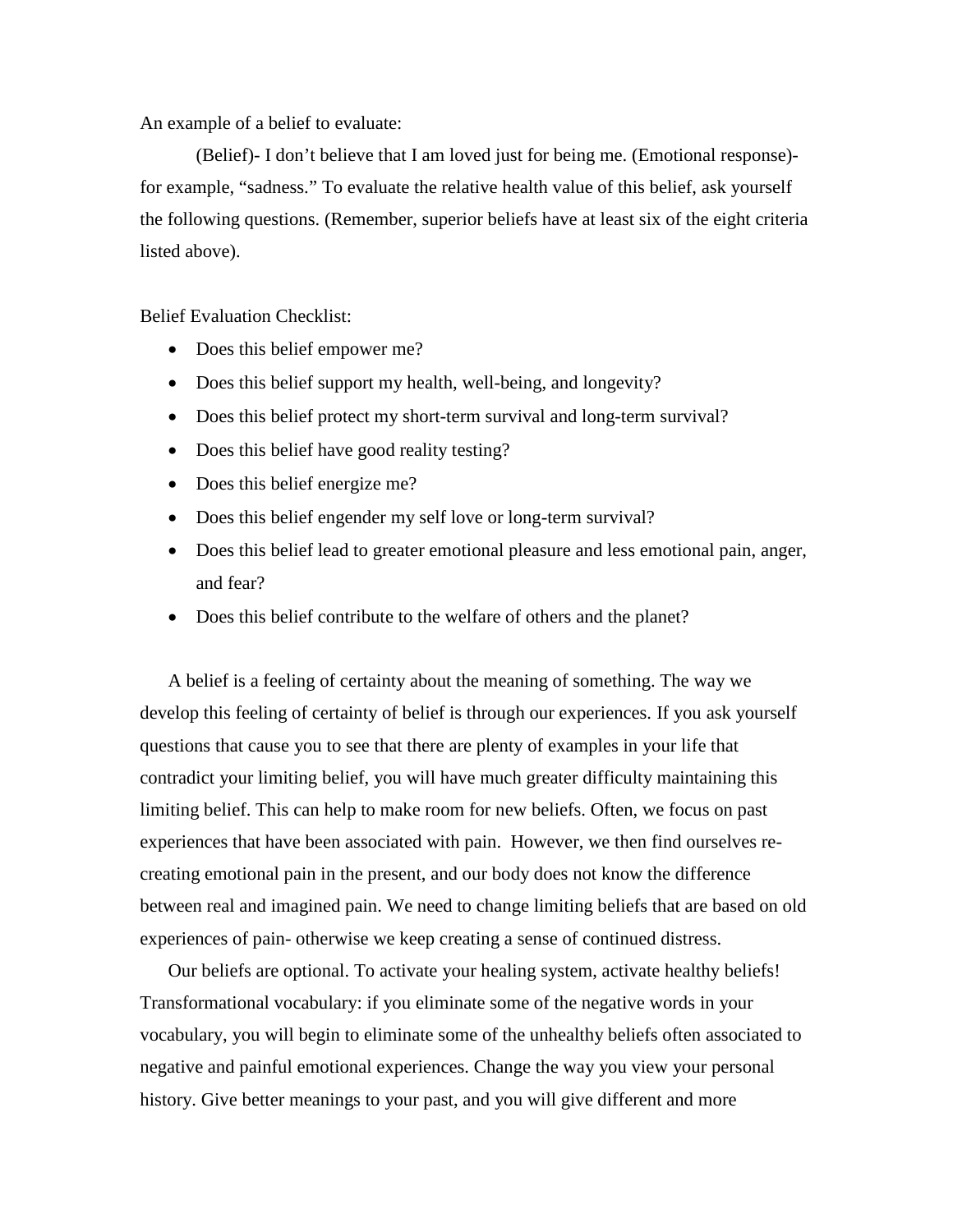optimistic meanings to your future – and an empowered belief system for the future= increased hope and faith. Practice paying attention to what you focus on and what you ignore. The process of framing can help you learn how to change the meanings of situations of life.

Pre-framing: tell yourself something to pay attention to that is desirable in advance, and "how" you want to feel with the outcome of a situation.

Re-framing: change something that you view as a "problem" to something with a better meaning. Create new experiences so that you have references for your empowered beliefs.

Excitement and hopelessness both affect our physiology. Consistent hopelessness, despair, or chronic distress impacts the central nervous system, which is connected to the other systems of the body. These systems, in turn, influence cell division. Normal cell division is occurring constantly. But when you have long-term depression or hopelessness, it affects the hormonal, immune, lymph, and drainage systems of the body and creates imbalances in the system. Everything becomes more sluggish and toxins aren't excreted as efficiently. Waste products are not eliminated as well in the body and weaken cellular health. The opposite effect is also true. Whatever helps you become more excited about life gets translated at the cellular level. When you're motivated, it's as if your whole body has been turned on, and the cells become more alive.

You were born with an incredible gift- the power of your brain and body working together. When you use your power properly, you can transform the quality of your life and health. Your mind and emotions have tremendous influence to stimulate the wisdom of the healing properties naturally built into your body. When you have good, strong energy, it's important to look at what you've been doing, thinking, and feeling. When you're tired or in physical pain, recall what you've been thinking in the last 24 hours. If you develop a cold, what was going on in your life in the last 24-48 hours? None of these things happen in a vacuum.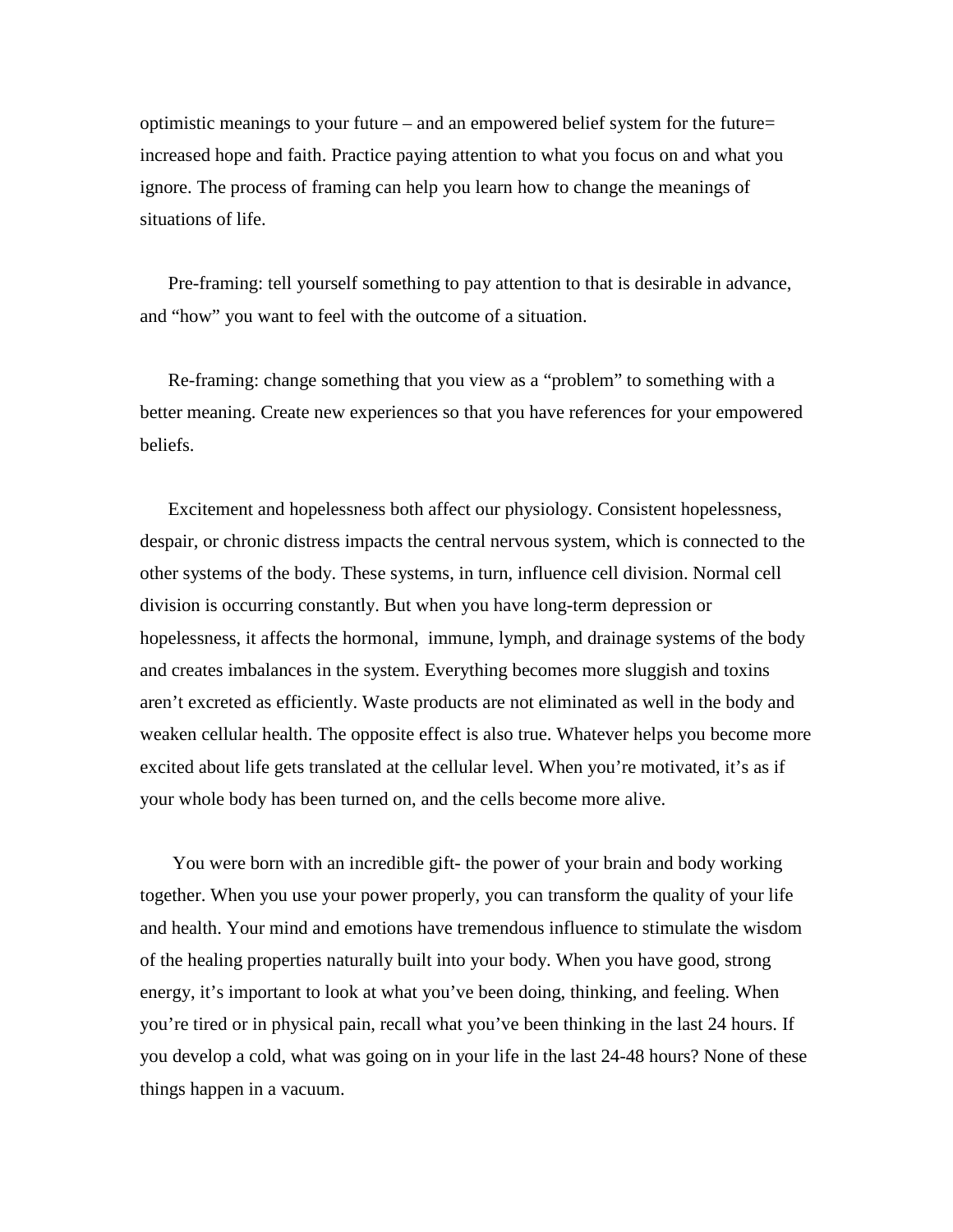The power to change your mind about how you view things gives you the ability to change your emotional state and health. Again, as outlined above, to make changes - we must first attach or perceive a different and better meaning to life events. In simple language: "Pick a better thought that gives you more emotional relief and that feels better." Did you know that: about 98-99 percent of your stress responses are not activated by real danger but are because you're in "perceived" danger?

Most of our emotional pain, anger, and fear are activated by perceptions that are created through unhealthy learned beliefs and attitudes. When you're in a state of emotional pain, anger, or fear that arises from unhealthy beliefs, you'll stay stuck in one of these danger emotions until you shift your focus or change your belief. Changing your focus is short-term emotional management. Changing your unhealthy beliefs is long-term emotional management and leads to long-lasting stress management, increased states of emotional well-being, and optimal health!

Janet Hranicky, Ph.D. Founder & President The American Health Institute, Inc.



Dr. Hranicky is the Founder and President of The American Health Institute. She has been involved in health care delivery since 1972 when she was doing her internship at The University of Texas, Student Health Center in Austin, Texas. Dr. Hranicky has been a leading pioneer in developing the field of PsychoNeuroImmunology. For the last 25 years, she and her colleague, O. Carl Simonton, M.D. together have led the longest running Psychological Intervention Program for cancer in the world. They have trained thousands of physicians, nurses, and health care professionals in the renowned Simonton Cancer Center Model. Dr. Hranicky has gone on to expand this work in her own research and has developed the theoretical foundation and treatment protocol to be implemented in designing guidelines for a Standard of Care in Mind/Body Medicine and Cancer. Dr.